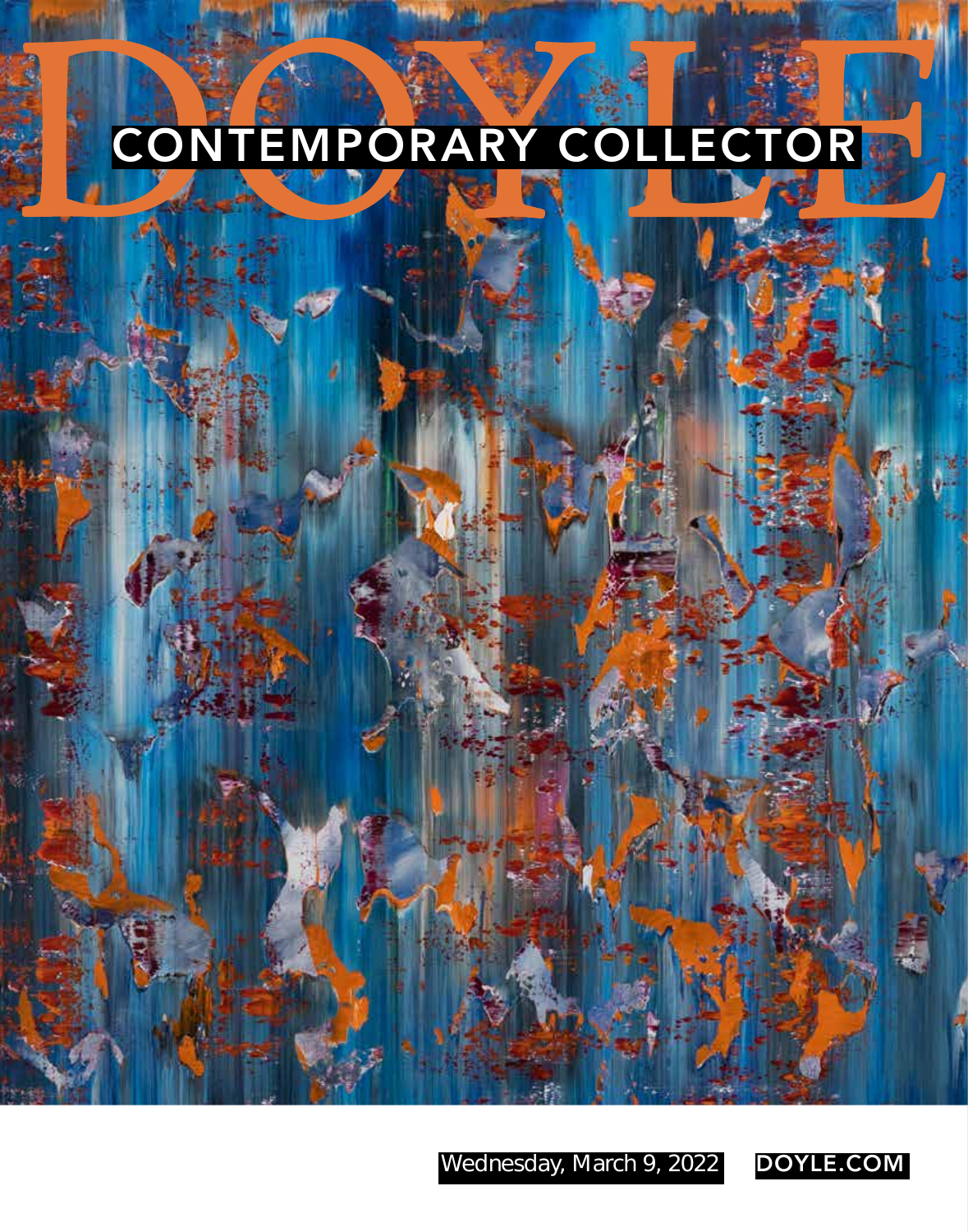## DOYLE

### CONTEMPORARY COLLECTOR

AUCTION

Wednesday, March 9, 2022 at 11am Eastern

EXHIBITION

Saturday, March 5, Noon – 5pm Sunday, March 6, Noon – 5pm Monday, March 7, Noon – 5pm And by Appointment at other times

In accordance with NYC regulations, visitors must: provide proof of vaccination and a photo ID & wear a mask during their visit

> LOCATION Doyle Auctioneers & Appraisers 175 East 87th Street New York, NY 10128 212-427-2730

This Gallery Guide was created on 2-25-22 Please see addendum for any changes.

Please check DOYLE.com for our Terms of Guarantee and Conditions of Sale.





Sale Info **View Lots and Place Bids**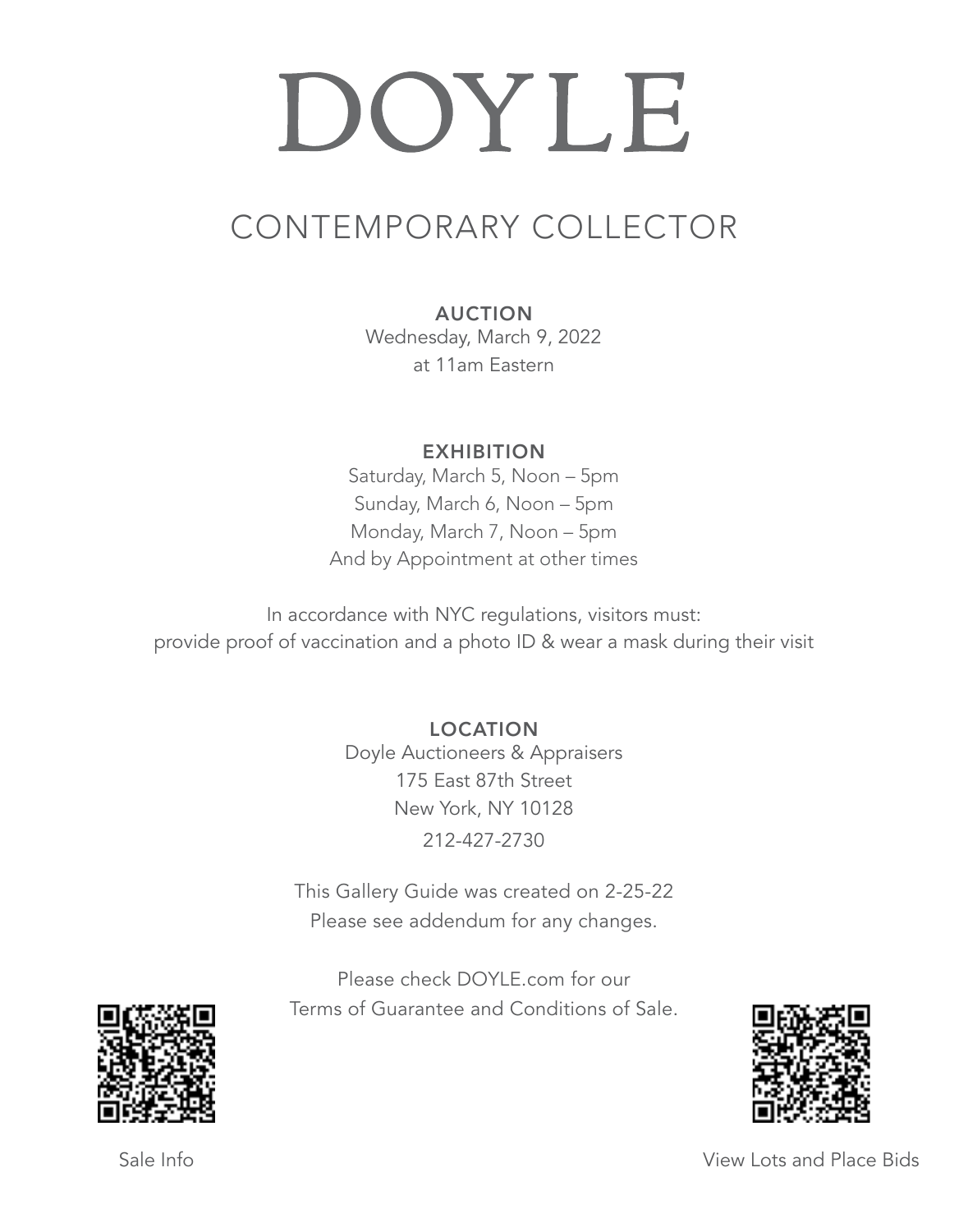#### **1**

**Sam Gilliam** American, b. 1933 *Untitled*, 1984 Signed, dated and inscribed *"To Chris at 32" / Sam Gilliam '84* on mat board Watercolor on paper Paper size 11 1/4 x 12 1/2 inches (28.6 x 31.7 cm), backing board 20 1/4 x 26 inches (51.4 x 66 cm)

Provenance: The artist Private collection (gift of the artist)  $\mathcal{C}$ \$7,000-10,000

#### **2**

#### **Allan D'Arcangelo**

American, 1930-1998 *Landscape*, 1967 Signed and dated *D'Arcangelo Nov 1, 1967* (lr), inscribed *Landscape* (lc), inscribed *A10 / Drawing Gallery #5D* on the reverse Plastic and ink on paper 13 3/4 x 16 1/2 inches (34.9 x 41.9 cm)

Provenance: Private collection Exhibited: Hollis Taggart Galleries, New York, *Beyond Pop: Allan D'Arcangelo: Work from the Sixties*, May 1 - 31, 2014 Hollis Taggart Galleries, New York, *In the Absence of Color: Artists Working in Black and White*, May 2 - Jun. 13, 2017 Literature: Eileen Costello, *Beyond Pop: Allan D'Arcangelo: Work from the Sixties* (New York: Hollis Taggart Galleries, 2014), pl. 7  $\mathcal{C}$ \$3,000-5,000

#### **3 Jess**

American, 1923-2004 *Mystic Writings #4* Signed *Jess* (lc), signed *Jess* and inscribed as titled on the reverse Crayon on paper 12 1/4 x 11 3/8 inches (31.1 x 28.9 cm)

Provenance: Gift of Jess Collins and Robert Duncan to poet and author Gael Turnbull, circa 1955-56 C \$1,000-2,000



#### **4 Lawrence Weiner**

American, 1942-2021 *MATERIALS GROUPED IN SUCH A MANNER THAT BY VIRTUE OF USE SOME MATERIAL PASSES AS THAT WHICH IT IS NOT ( IN MEDIAS RES )*, 1981 Language and the materials referred to

The work is accompanied by a certificate signed by the artist and is listed as catalog #484

Provenance:

Acquired from the artist by the current owner, through David Bellman Gallery, Toronto

#### Exhibited:

*Lawrence Weiner*, Apr. 11 - May 2, 1981, David Bellman Gallery, Toronto C

\$50,000-70,000

#### **5**

**Lawrence Weiner** American, 1942-2021 *A Box Made of Wood Built Upon the Ashes of a Box Made of Wood*, 1987 Signed with artists' mark on both sheets (lr) Stencil on brown card in two parts, framed together, from an edition of 7,000 Overall including backing 20 x 16 inches (50.8 x 40.6 cm), each sheet 8 1/4 x 11 5/8 inches (20.9 x 29.5 cm)

Provenance: Gift of the artist to the current owner C

\$2,000-4,000

#### **6**

**Kenneth Noland** American, 1924-2010 *Inscribe*, 1984 Signed, dated and numbered *Kenneth Noland 1984/8432* and inscribed as titled on the reverse, numbered *84-32* on the stretcher Acrylic on shaped canvas 91 x 82 1/2 inches (231.1 x 209.5 cm)

Provenance:

Richard H. Love Gallery, Chicago Galerie Don Stewart, Montreal Exhibited: *Kenneth Noland: Major Works*, R. H. Love Modern, Chicago, May 3- Jun. 21, 1986; traveled to The Butler Institute of American Art, Youngstown, OH, Jul. 20- Aug. 31, 1986; Hunter Museum of Art, Chattanooga, TN, Nov. 9, 1986 - Jan. 4, 1987; Loch Haven Art Museum, Orlando, Mar. 15- May 3, 1987 Literature: *Kenneth Noland: Major Works*, R.H. Love

Modern, Love, Richard H., Haase-Mumm Publishing, Chicago, 1986, color illus. p.31 C Collection of the Bronfman Family, Canada \$100,000-200,000

MATERIALS GROUPED IN SUCH A M<br>THAT BY VIRTUE OF USE SOME MA<br>PASSES AS THAT WHICH IT IS NOT<br>( IN MEDIAS RES )





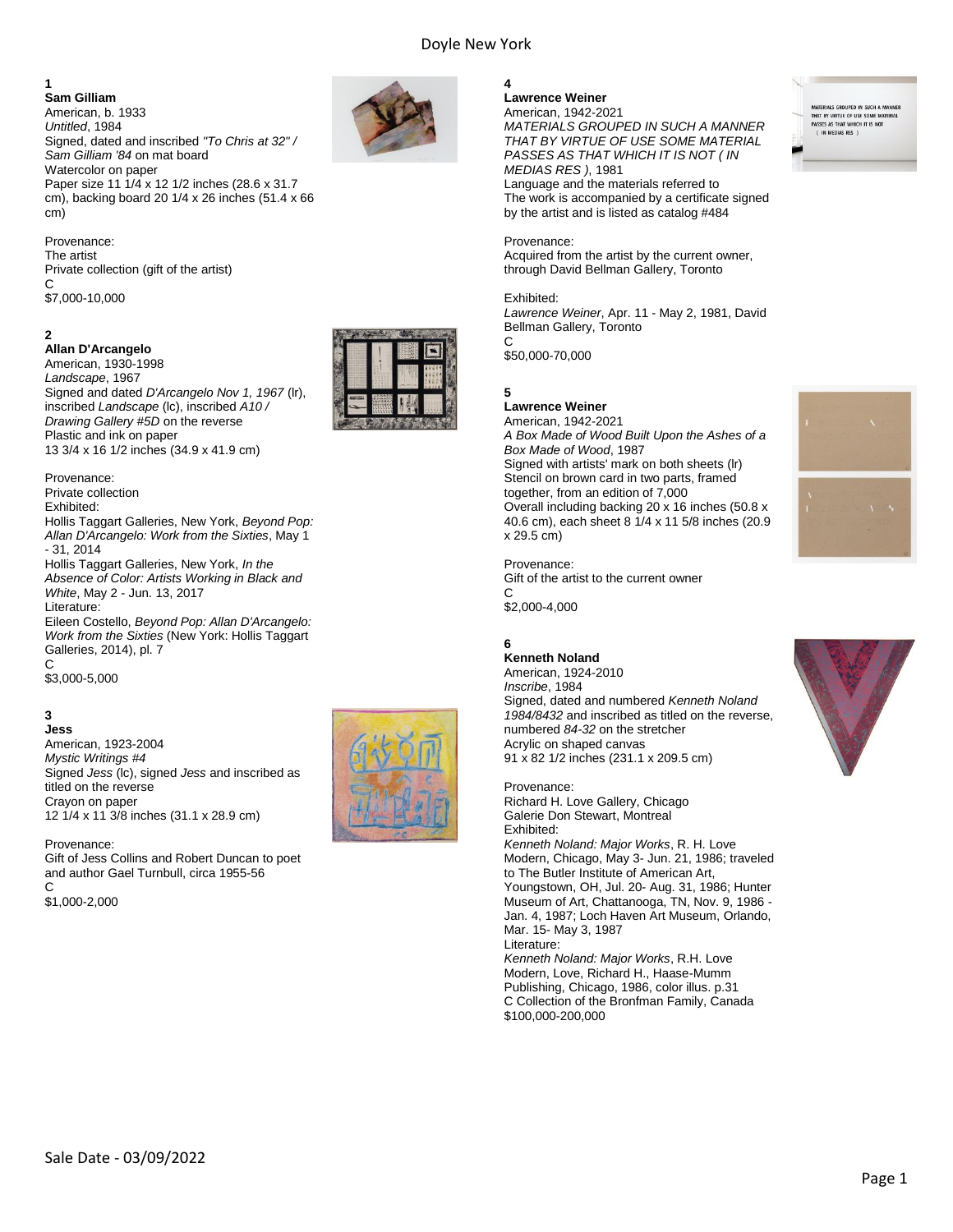#### **7**

**Mario Schifano** Italian, 1934-1998 *Untitled*, 1964 Signed and dated *schifano 64* (c) Enamel, gouache, charcoal, graphite and transfer on paper 39 1/4 x 27 1/2 inches (99.7 x 69.8 cm)

Provenance: Galleria Odyssia, New York/Rome C \$6,000-8,000

#### **8**

**Mario Schifano** Italian, 1934-1998 *Boccioni*, 1966 Signed and dated *Schifano 66* (lr) Charcoal, graphite and aerosol paint on paper 40 x 30 1/4 inches (101.6 x 76.8 cm)  $\overline{C}$ \$5,000-7,000

#### **9**

#### **Sister Mary Corita Kent (1918-1986)** COOL SHADOWS

Color screenprint on canvas, 1976, signed in white crayon, commissioned by the Digital Equipment Corporation, Maynard, Massachusetts, unframed. *Image* 40 x 31 1/4 inches; 1016 x 794 mm. *Canvas approximately* 44 x 36 1/4 inches; 1118 x 927 mm. C \$2,000-3,000

#### **10**

**11**

**Satoru Abe** American, b. 1926 *Untitled* Bronze Height 50 1/2 inches (128.2 cm) C Estate of Dr. Robert A. Silver \$7,000-9,000





Earth and color coupler photographs on rag paper 32 1/2 x 32 1/2 inches (82.55 x 82.55 cm)

Provenance: Susan Caldwell, New York The Southwest Collection  $\mathcal{C}$ \$1,000-1,500













#### **12**

**Julia Mangold** German, b. 1966 *2009-024*, 2011 Signed *Julia Mangold*, dated *2011* and inscribed as titled on accompanying document Pigment in wax on lacquered wood 82 3/4 x 24 1/2 x 8 inches (210.18 x 62.23 x 20.32 cm)

Provenance: Elizabeth Leach Gallery, Portland, OR  $\mathsf{C}$ 

\$3,000-5,000



#### **13 Jean-Baptiste Bernadet**

French, b. 1978 *Study for Sunset 29 (After Frederic Church)*, 2014 Signed, dated and inscribed *JB Bernadet/Study for Sunset 29/(After Frederic Church)/2014/JBB - 2014 - 120* on the reverse Oil on canvas 71 x 78 3/4 inches (180.3 x 200 cm) Unframed C Property from a Palm Beach Private Family \$10,000-15,000

#### **14**

**Paul Stopforth** South African/American, b. 1945 *Casting the Red Net*, 1991 Signed and dated *Paul Stopforth April 1991* and inscribed as titled on the reverse Oil on canvas 32 x 46 inches (81.3 x 116.8 cm) Unframed

#### Provenance:

Sale, ARTcetera Auction to Benefit the AIDS Action Committee, 1992, Boston, lot 277  $\mathsf{C}$ \$3,000-5,000

#### **15**

**Michael Rich** American, b. 1968 *The Unfolding*, 2003 Signed and dated *Michael Rich 2003* and inscribed as titled on the reverse Oil and wax on canvas 72 x 62 inches (182.9 x 157.5 cm)

Provenance: Birnam Wood Galleies, East Hampton  $\Omega$ \$3,000-5,000





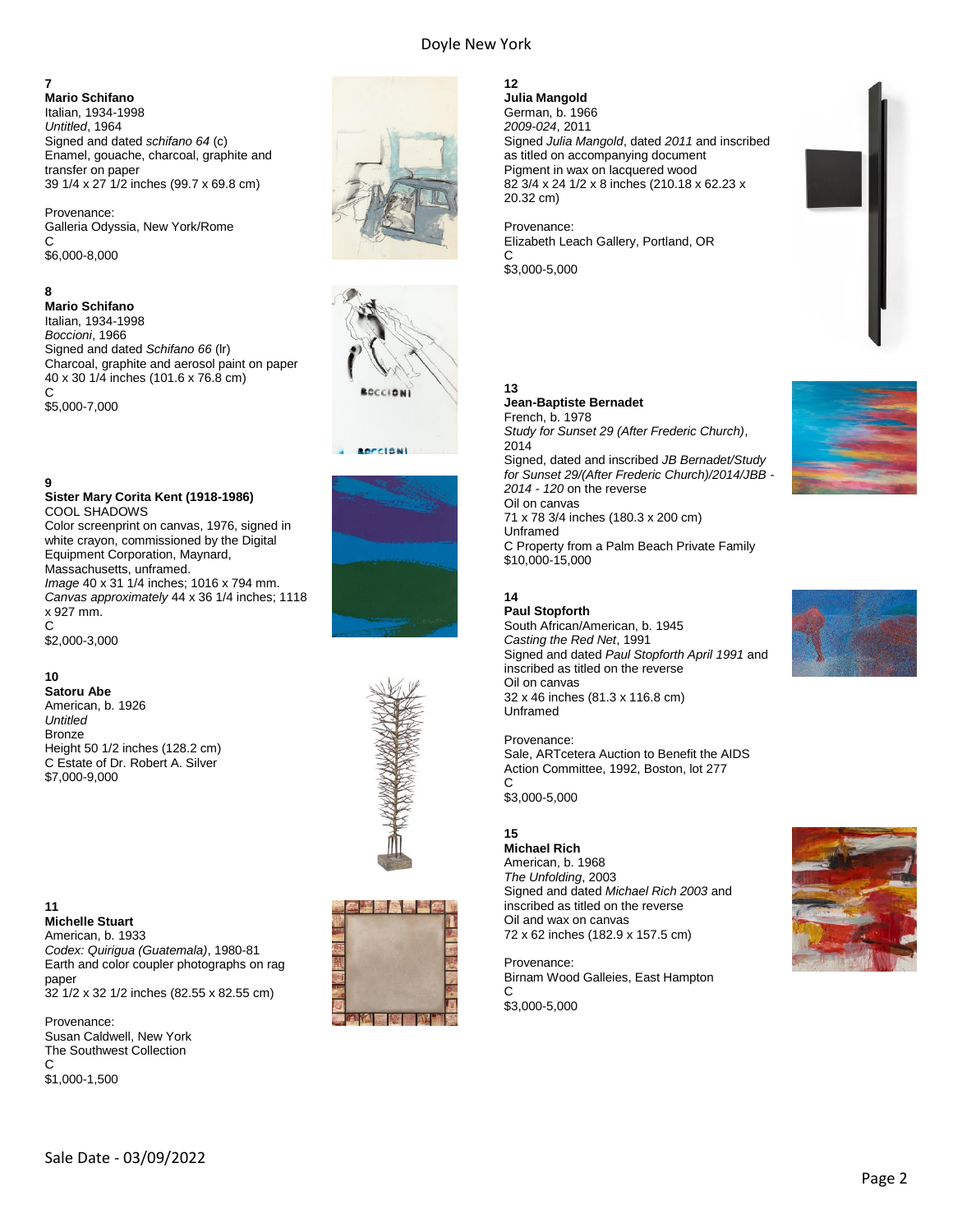#### **16**

**Bettina Werner** Italian/American, b. 1965 *Let Me Alone*, 1992 Signed and dated *Bettina Werner New York 1992* and inscribed as titled on the reverse of first panel; subsequent panels each initialed *BW* on the reverse Salt, resin and pigment on five panels Each panel 11 x 14 inches (28 x 35.5 cm)  $\mathcal{C}$ \$2,000-3,000

#### **17**

#### **Bettina Werner**

Italian/American, b. 1965 *Casetto Verde di Pensiero*, 1992 Signed and dated *Bettina Werner New York 1992* on the reverse of the first panel; subsequent panels each initialed *BW* on the reverse Salt, resin and pigment on three panels

Each panel 16 x 20 inches (40.6 x 50.8 cm)

Provenance: Marisa del Re Gallery, New York  $\mathcal{C}$ \$2,000-3,000

#### **18**

**Bettina Werner**

Italian/American, b. 1965 *Sfumatura Mentale Verde*, 1992 Signed and dated *Bettina Werner New York 1992* and inscribed as titled on the reverse of first panel; subsequent panels each initialed *BW* on the reverse Pigment on five panels Each panel 12 x 12 inches (30.5 x 30.5 cm)  $\mathsf{C}$ 

\$1,000-2,000

#### **19 Kadar Brock**

American, b. 1980 *Deredemirtdvii (pfcso)*, 2013-14 Signed and dated *Kadar Brock 2013-14* and inscribed as titled on the overlap Oil, flashe, house paint, and spray paint on canvas 60 x 48 inches (152.4 x 121.9 cm) Unframed

Provenance: Nate Brown, New York C Property from a Palm Beach Private Family \$4,000-6,000









#### **20**

**Stanley Casselman** American, b. 1963 *Luminor 9-20*, 2015 Signed and dated *Stanley Casselman 2015* and inscribed as titled on the reverse Acrylic on canvas 65 x 65 inches (165.1 x 165.1 cm) Unframed

Provenance: Brintz Galleries, Palm Beach C Property from a Palm Beach Private Family \$12,000-18,000

#### **21**

**Carolyn Carr** American, b. 1966 *Blossom*, 2007 Pigment and latex on linen 33 x 44 inches (83.8 x 111.7 cm)  $\mathcal{C}$ 

\$3,000-5,000

#### **22**

**Robert Greene** American, b. 1953 *Tino*, 2009 Signed *Robert Greene* along edge of panel Oil on paper mounted on aluminum 34 x 34 inches (86.3 x 86.3 cm) Unframed

Provenance: Robert Miller Gallery, New York  $\mathsf{C}$ \$2,000-4,000

#### **23**

**Nick Mauss** American, b. 1980 *Untitled*, 2010 Mixed media and Xerox on paper 10 3/4 x 8 3/8 inches (27.3 x 21.3 cm)

Provenance: 303 Gallery, New York ACRIA, AIDS Community Research Initiative of America C \$1,000-1,500

#### **24 Nick Mauss** American, b. 1980 *Untitled*, 2010 Mixed media and Xerox on paper 10 7/8 x 8 1/2 inches (27.6 x 21.6 cm)

Provenance: 303 Gallery, New York ACRIA, AIDS Community Research Initiative of America  $\overline{C}$ 











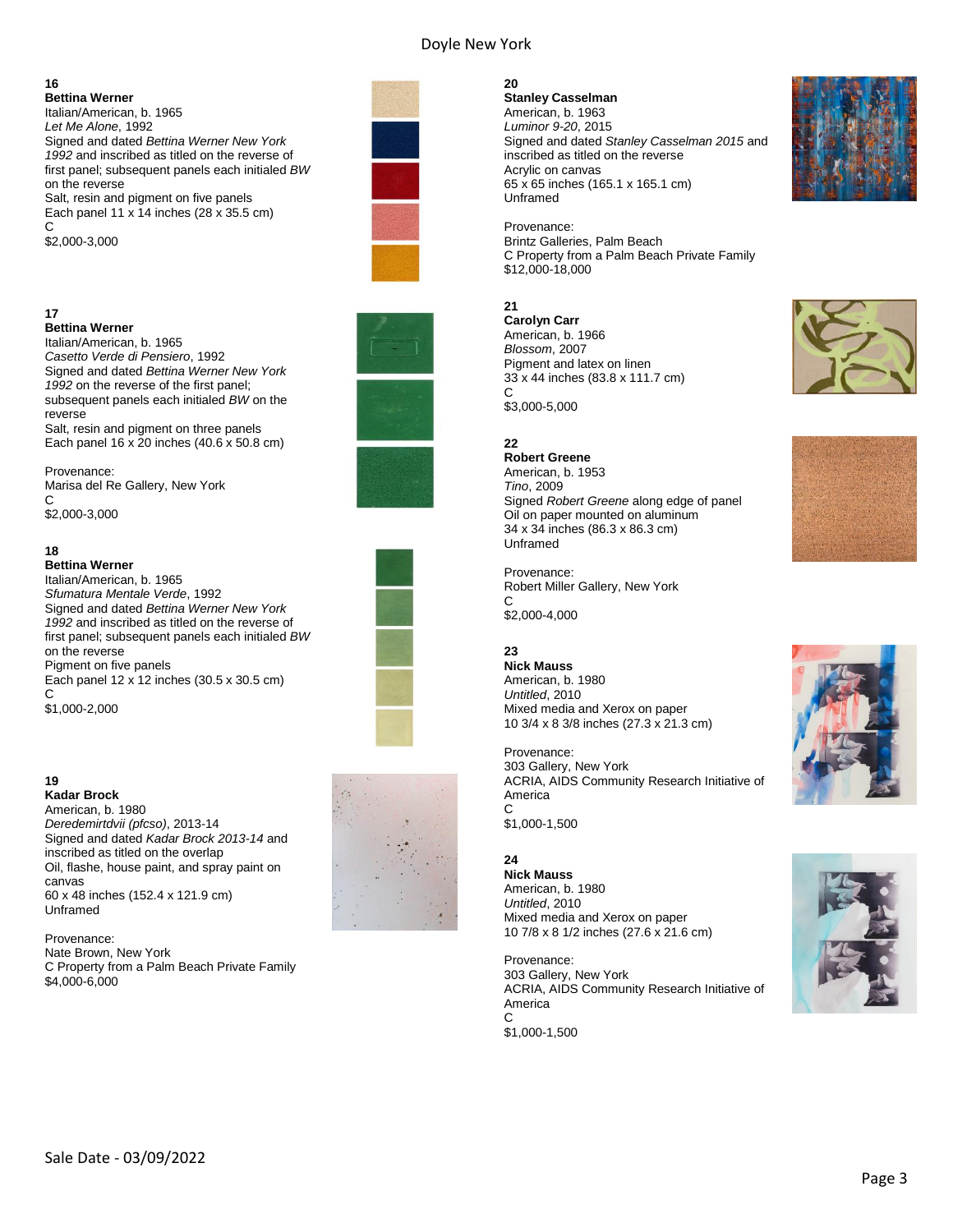**25 Roger Brown** American, 1991-1947 Garden of Eden, 1990 Inscribed as titled on the overlap Oil on canvas 48 x 48 inches (121.9 x 121.9 cm) Unframed



#### **26**

**Clayton Brothers** American, 20th Century *5% Off*, 2014 Signed and dated *Clayton Brothers/2014/C. Clayton/R. Clayton* and inscribed as titled on the reverse Acrylic, graphite, aerosol paint and mixed media on paper 38 x 50 inches (96.5 x 127 cm)

Provenance: Mark Moore Gallery, Culver City Exhibited: *Open to the Public*, Aug. 16 - Sep. 27, 2014, Mark Moore Gallery, Culver City C Property from a Palm Beach Private Family \$1,000-2,000

#### **27**

**Marc Bell** Canadian, b. 1971 *Cheaper than Tuba Player (May 16 Flugtag)*, 2006 Collage, acrylic and mixed media on canvasboard 10 x 7 5/8 inches (25.4 x 21 cm)

Provenance: Adam Baumgold Gallery, New York C The Estate of Kathryn Graham \$600-900

#### **28**

**Liu Fenghua** Chinese, b. 1956 *Terracotta Warrior*, 2004 With artist's chop and dated *2004* on base Acrylic on terracotta Height 19 inches (48.2 cm)

Provenance: Olyvia Oriental, London C Estate of Dr. Robert A. Silver \$700-900



#### **29**

\$600-800

**Axel Cassel** German, 1955-2015

Provenance:

\$2,000-4,000

**Tony Bevan** British, b. 1951 *Untitled (PC994)*, 1999

Acrylic on canvas

Unframed

*Esprit de l'architecture, circa* 1985 Bronze and plaster on wood base

inches (198.7 x 27.9 x 25.4 cm)

Galerie La Hune, Paris, 1985

Signed, dated and inscribed *Tony* 

dated *Bevan 99* on the stretcher

48 1/2 x 40 inches (123.2 x 101.6 cm)

**30**

 $\mathsf{C}$ 

**31**

**Tracey Emin (b. 1963)** THE STAIN; SINGING BIRD

Complete hand-stitched booklet with 14 prints and a lithograph issued as a temporary tattoo, 2007, the first signed, dated and located *Venice* on the original envelope, each issued to coincide with the artist's solo exhibition for the British Council at the Venice Biennale 2007, the full sheets, unframed. *Largest overall* 3 3/8 x 4 5/8 inches; 86 x 117 mm. C Estate of Dr. Robert A. Silver

Total dimensions including base 78 1/4 x 11 x 10











Provenance: Michael Hue Williams Fine Art Ltd., London Purchased from the above by Laurel Cutler, New York Thence by descent to the estate  $\mathsf{C}$ \$6,000-9,000

*Bevan/PC99/PC994* on the reverse, signed and

**32**

**Burhan Cahit Dogancay** Turkish/American, 1929-2013

*NY NY*, 1964 Signed and dated *B Dogancay 1964* (lr) Oil, watercolor, ink and collage on posterboard 40 1/4 x 30 inches (102.2 x 76.2 cm)

Provenance: Donated to the Purnell School, Pottersville, NJ, by Mr. & Mrs. Robert J. Coleman, December 1997  $\mathsf{C}$ 

\$30,000-50,000



Sale Date - 03/09/2022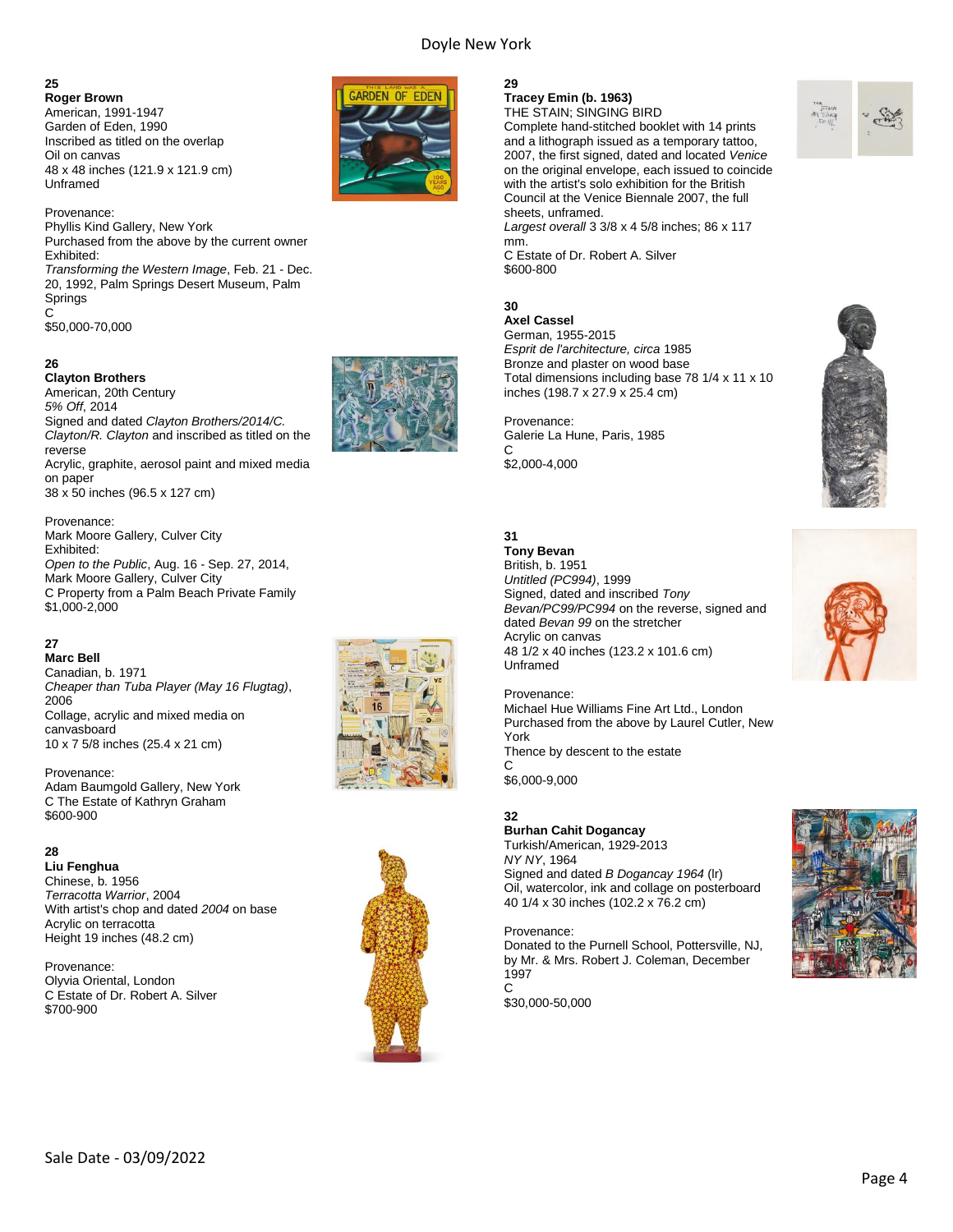#### **33 Henri Chopin (1922-2008)** TUBES

Complete set of three color screenprints, on Rives BFK Rives black wove paper, signed and numbered 53/75 in white pencil, printed and published by Coriander Studio, London, in original black paper portfolio sleeve. *Overall* 17 1/4 x 14 3/8 inches; 438 x 365 mm.  $\mathsf{C}$ \$700-1,000

#### **34**

**Roberto Juarez** American, b. 1952 *Blue Eye*, 1981 Initialed *RJ* (lr), signed and dated *Roberto Juarez 1981* and inscribed as titled on the reverse Acrylic on canvas 80 x 80 inches (203.2 x 203.2 cm)

Provenance: Robert Miller Gallery, New York Sale, Phillips New York, *Under the Influence*, Sep. 16, 2014, lot 203 Exhibited: *Hispanic Arts in the United States: Thirty Contemporary Painters and Sculptors*, The Museum of Fine Arts, Houston, May - Sep., 1987; traveled to The Corcoran Gallery of Art, Washington, D.C., Oct. 10, 1987 - Jan. 10, 1988, The Lowe Art Museum, University of Miami, Coral Gables, Apr. - Jun., 1988, Museum of Fine Arts, Santa Fe, Jul. - Oct., 1988, Los Angeles County Museum of Art, Los Angeles, Feb. - Apr., 1989, The Brooklyn Museum, Brooklyn, Jun. 9 - Sep. 4, 1989

C Property from a Palm Beach Private Family \$3,000-5,000

#### **35**

**Roberto Juarez** American, b. 1952 *Key Chain*, 1981-82 Signed and dated *Roberto Juarez '82* and inscribed as titled on the reverse Acrylic on canvas 57 1/2 x 34 3/4 inches (146 x 88.2 cm) Unframed

Provenance: Robert Miller Gallery, New York Sale, Phillips New York *Under the Influence*, Sep. 16, 2014, lot 202 C Property from a Palm Beach Private Family \$2,000-4,000





#### **36**

**Nancy Graves** American, 1939-1995 *Dandenong (Australia Series)*, 1985 Signed, dated and inscribed *N.S Graves '85/Dandenong (Australia Series)* on the reverse Oil, acrylic and glitter on canvas with painted aluminum sculpture 50 3/4 x 70 3/4 x 16 inches (128.9 x 179.7 x 40.6 cm)



The Greenberg Gallery, St. Louis Private collection, purchased from the above Exhibited: *Australia Series*, Sep.14 - Nov. 2, 1985, The Greenberg Gallery, St. Louis  $\cap$ \$12,000-18,000

**37**

#### **Roberto Barni**

Italian, b. 1939 *Fonti*, 1984 Signed *Roberto Barni* (lr), signed and dated *Roberto Barni 1984* and inscribed as titled on the reverse Acrylic and pastel on canvas 59 x 47 3/8 inches (149.8 x 120.3 cm) Unframed

Provenance: Marisa del Re Gallery, Inc., New York  $\mathcal{C}$ 

\$1,500-2,500

#### **38**

**Roberto Barni** Italian, b. 1939 *Centari Termerari*, 1984 Signed *Roberto Barni* (lr), signed and dated *Roberto Barni 1984* and inscribed as titled on the reverse Acrylic and pastel on canvas 55 1/8 x 47 3/8 inches (140 x 120.3 cm) Unframed

Provenance: Marisa del Re Gallery, Inc., New York  $\Omega$ 

\$1,500-2,500



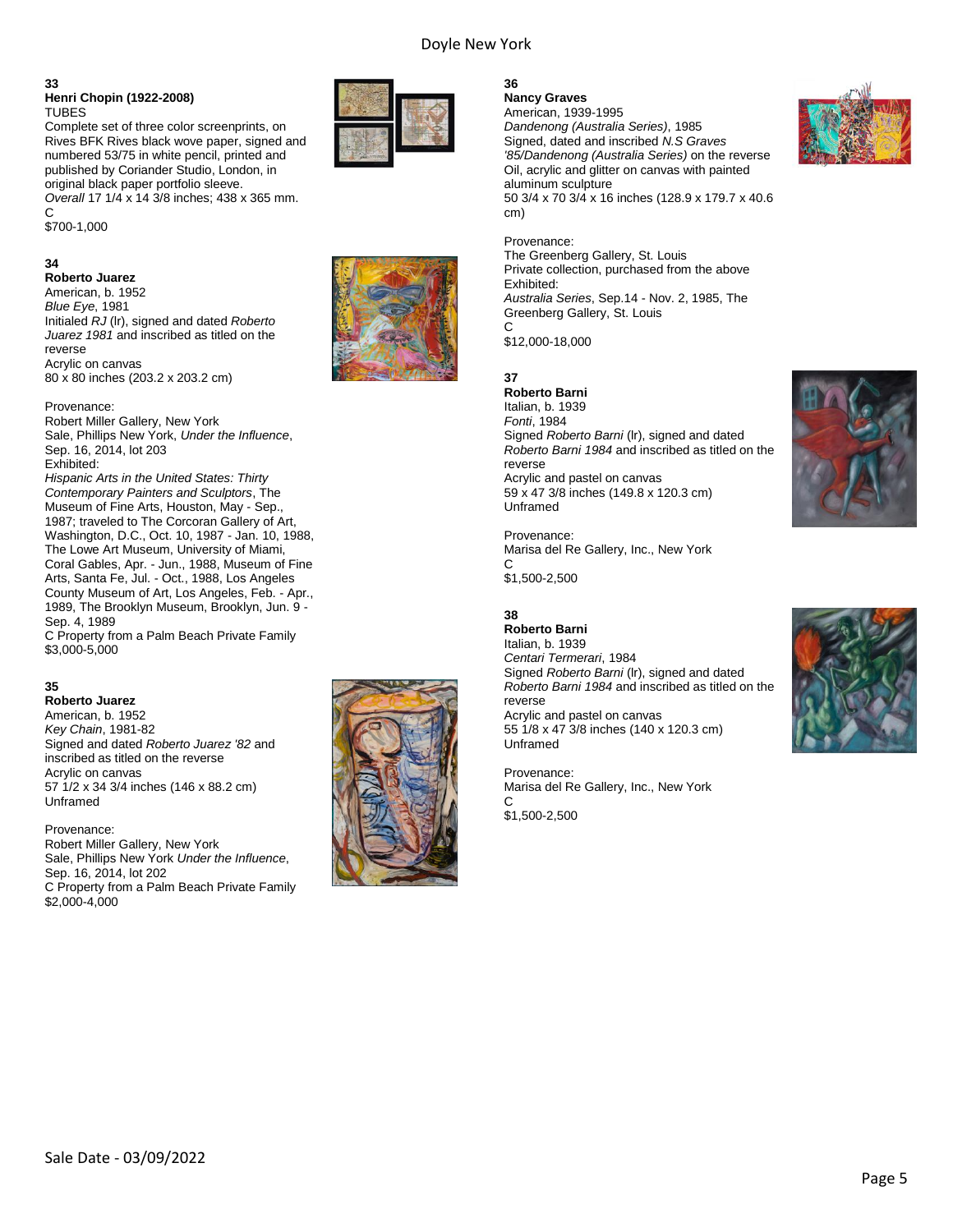**42**

**Martin Wong**

**39 Philip Taaffe** American, b. 1955 *Entrance with Palms*, 1996 Signed and dated *P. Taaffe 1996* and inscribed as titled on the reverse Pigment on canvas 113 1/4 x 54 3/4 inches (287.6 x 139 cm) Unframed

Provenance: Marlborough Gallery, New York Cheim & Read, New York Galeria Ramis Barquet, Monterrey Private collection, San Antonio Sale, Sotheby's, New York, Nov. 15, 2006, lot 646 Private collection Sale, Sotheby's New York, *Contemporary Art*, Nov. 14, 2013, lot 589 Purchased from the above by the current owner Exhibited: *Icon/Iconoclast*, Marlborough Fine Art, New York, Nov. - Dec. 1997 C Property from a Palm Beach Private Family \$60,000-90,000

#### **40**

#### **GONZALEZ-TORRES, FELIX Cuban/American, 1957-1996**

**Miami Clouds**, 1993. Color photograph on Kodak paper, 4 x 5 7/8 inches (101.6 x 149.2 mm), unframed, dated and inscribed as titled by the photographer in ink on the reverse

Provenance: Gift of the artist to the current owner  $\mathcal{C}$ \$10,000-15,000

#### **41**

**Richard Hambleton** Canadian/American, 1952-2017 *Untitled Landscape*, 1997 Signed and dated *R. Hambleton 97* (lr) Oil paint, metallic paint, and blood on panel laid to canvas 12 x 16 inches (30.5 x 40.6 cm) Unframed

Provenance: Acquired directly from the artist by the current owner C \$15,000-25,000







#### Sale Date - 03/09/2022



*Living Room with Walt and Ducks, circa* 1976 Acrylic on canvas 36 x 18 inches (91.44 x 45.72 cm) Unframed

Provenance: Acquired directly from the artist by the current owner C \$20,000-30,000

#### **43**

**Jonathan Lasker** American, b. 1948 *Untitled*, 1991 Oil and ink on paper  $4 \frac{3}{4} \times 6$  inches (12.2  $\times$  15 cm)

Provenance: Matthew Marks, New York Sperone Westwater, New York Thomas Amman Fine Art AG, Zurich Private collection Sale, Christie's Online, *First Open*, Oct. 19, 2021, lot 109 C \$2,000-4,000

#### **44 Tom Otterness**

American, b. 1952 (i) *Vertical Figures*, 1981 Cast hydrocal on marble base, from an edition of 250 Overall height 15 3/8 inches (39 cm) (ii) *Sitting Man II*, 1978 Cast hydrocal on marble base, from an edition of 250 Overall height 4 3/4 inches (12 cm) (iii) *Couple II*, 1978 Cast hydrocal on marble base, from an edition of 250 Overall height 3 3/4 inches (9.5 cm) C Estate of Frederieke Sanders Taylor \$1,200-1,800

#### **45**

**Kenny Scharf (b. 1958)** UNTITLED (FUN) Acrylic, screenprint and sticker, 2009, signed and dated in pencil, from the edition 20 unique works, the full sheet, framed.

*Sheet* 15 x 22 1/4 inches; 381 x 565 mm.

Provenance: Paul Kasmin Gallery, New York  $\cap$ \$1,500-2,500







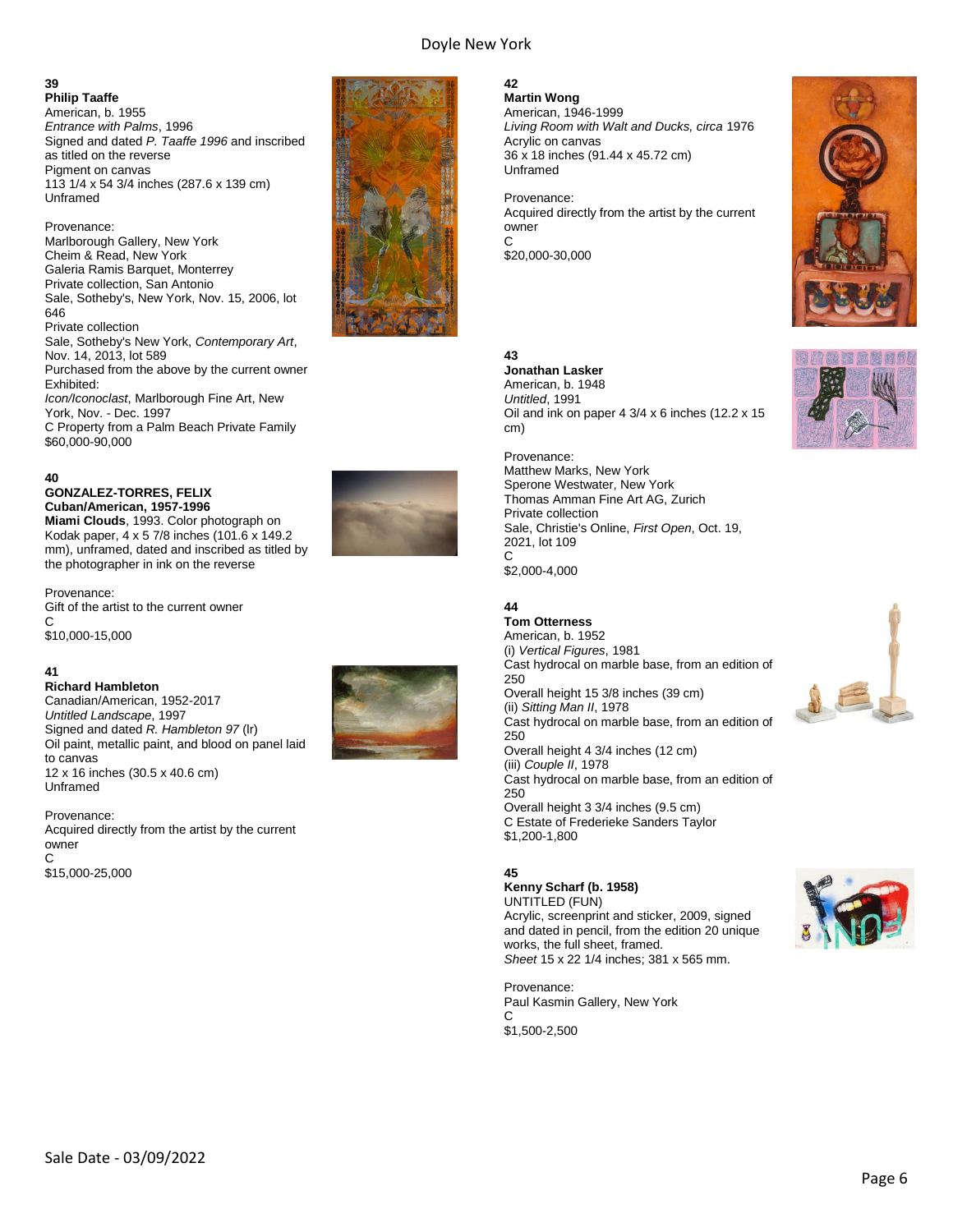#### **46 Tseng Kwong Chi 1950-1990** *Kamakura, Japan*, 1988

, printed 1999. Gelatin silver print, unframed, image 7 1/2 x 7 1/2 inches (190.5 x 190.5 mm), full sheet 10 x 8 inches (254 x 203.2 mm), with Estate stamp, *Copyright by/Muna Tseng Dance Projects Inc.* stamp; signed *Muna Tseng* and inscribed in ink with title and date and *10/50* edition number on the reverse. C Estate of Frederieke Sanders Taylor \$1,200-1,800

#### **47**

**John Lurie** American, b. 1952 *Crows Leaving A Whorehouse* Watercolor and gouache on paper 10 1/4 x 14 1/8 inches (26 x 35.9 cm)

Provenance: Purchased directly from the artist by the current owner C \$1,000-1,500

#### **48**

**John Lurie** American, b. 1952 *House of Ha* Watercolor and gouache on paper 10 1/4 x 14 1/8 inches (26 x 35.9 cm)

Provenance: Purchased directly from the artist by the current owner  $\mathsf{C}$ \$1,000-1,500

#### **49**

**Lois Dodd** American, b. 1927 *Seedpod Lemon Lily* Oil on aluminum 7 x 5 inches (17.8 x 12.7 cm)

Provenance: The artist Caldbeck Gallery, Rockland, MN Purchased from the above by the current owner C \$4,000-6,000

#### **50**

**Malcolm Morley** American, 1931-2018 *Untitled*, 1975 Signed and dated *Malcolm Morley 75* (lr) Gouache and pencil on light gray paper 29 1/4 x 24 3/4 inches (74.3 x 62.8 cm)

Provenance: Private Collection, New York C Estate of Anne Markely Spivak, Grosse Point, MI \$700-1,000











**51 Stephen Hannock** American, b. 1951 *Flooded River No. II*, 1985-86 Signed and dated S Hannock 3/31/86 on the overlap Phosphorescent acrylic on canvas, with black light 48 x 96 inches (121.9 x 243.8 cm) Unframed

Provenance: Wallace Wentworth Gallery, Washington, DC Purchased from the above in 1988 by the current owner C

\$15,000-25,000

#### **52**

**Wolf Kahn** German/American, 1927-2020 *Across the Valley*, 1990 Signed *W. Kahn* (ll) Pastel on paper 12 x 18 inches (30.5 x 45.7 cm)  $\mathsf{C}$ \$3,000-5,000

#### **53**

**Wolf Kahn** German/American, 1927-2020 *Warm Yellow Shore Line*, 1994 Signed *W. Kahn* (lr) Pastel on paper 11 x 14 inches (27.9 x 35.5 cm)

Provenance: C. Grimaldis Gallery, Baltimore C \$2,000-4,000

#### **54**

**Andrew Lenaghan** American, b. 1965 Rainbow Room Asbury Park, NJ, 1999 Signed and dated *Andrew Lenaghan 10/99* and inscribed as titled on the reverse Oil on panel 24 x 32 inches (60.96 x 81.3 cm)

Provenance: George Adams Gallery, New York C Estate of Isobel Robins Konecky \$2,000-4,000

#### **55**

**Jennifer Krause Chapeau** American, b. 1962 *Median*, 2013-14 Signed and dated *J. Krause Chapman 2013- 2014* on the reverse Oil and glass beads on canvas 26 1/4 x 36 inches (66.7 x 91.4 cm) Unframed

Provenance: Mana Contemporary, Jersey City C Property from a Palm Beach Private Family \$1,000-1,500







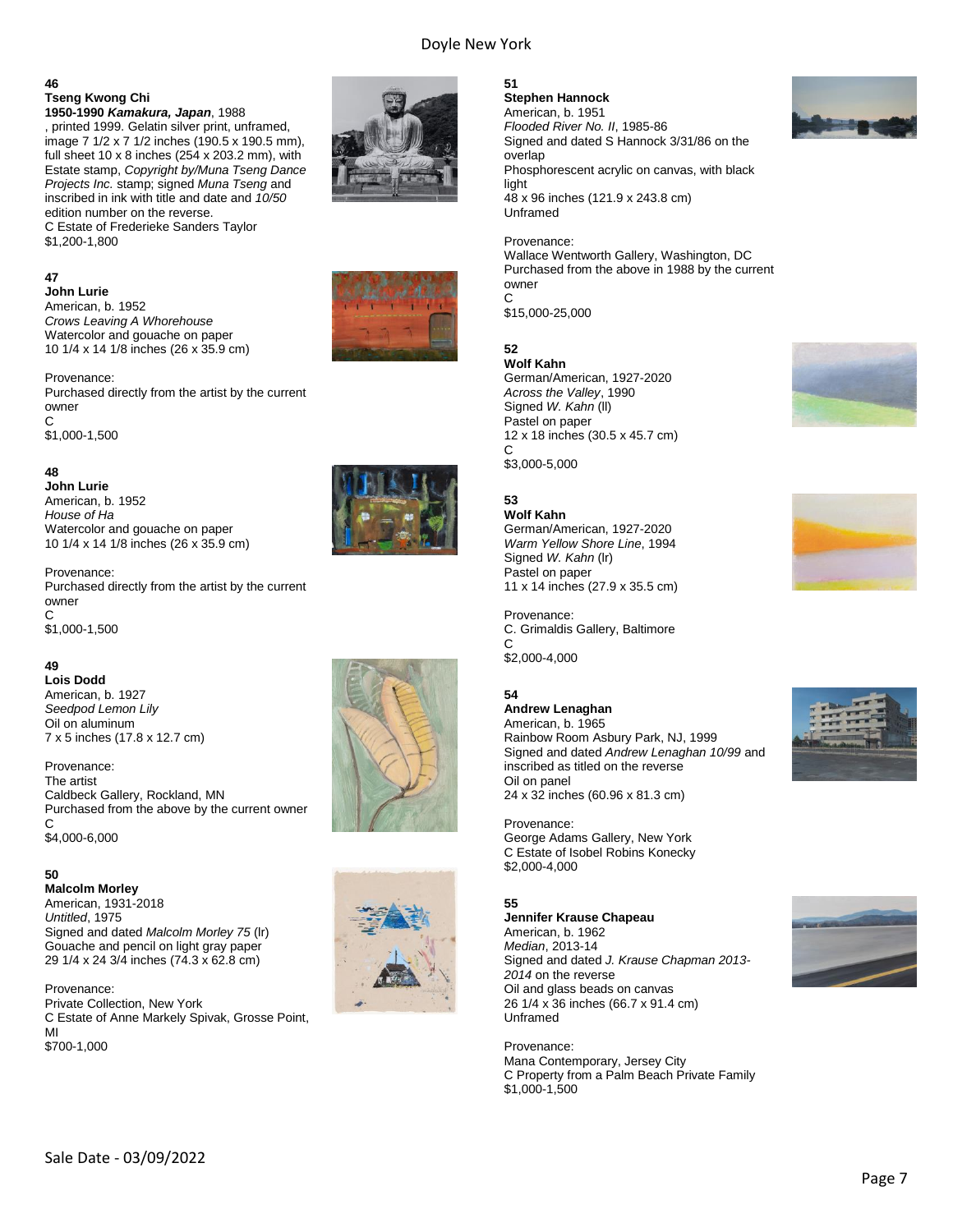#### **56**

**William Steiger** American, b. 1962 *Riverbend Blue (Vertical), 2009 Signed and dated Steiger 09* (lc), signed and dated *William Steiger 2009* and inscribed as titled on the reverse Oil on linen stretched to panel 24 x 18 inches (61 x 45.7 cm)  $\mathsf{C}$ \$3,000-5,000

**57**

#### **William Steiger**

American, b. 1962 *Railway Crossing (NKP)*, 2011 Signed and dated *Steiger 11* (ll), signed and dated *William Steiger 2011* and inscribed as titled on the reverse Oil on linen stretched to panel 20 x 30 inches (50.8 x 76.2 cm) C \$3,000-5,000

#### **58**

#### **Sarah Schulte**

American, 20th/21st Century *Academia Pensione, Venezia*, diptych, 1985 Signed *Sarah Schulte* on right panel (ll), signed and dated *Sarah Schulte 1985* and inscribed as titled on the reverse Acrylic on two panels, framed together

Left panel 7 5/8 x 7 3/4 inches (19.3 x 19.7 cm), right panel 7 5/8 x 10 inches (19.3 x 25.4 cm) C Estate of Dr. Robert A. Silver \$500-700

#### **59**

**Sarah Schulte** American, 20th/21st Century *The Record Shop*, 1980 Acrylic on Birchwood panel 10 x 10 inches (25.4 x 25.4 cm)

Provenance: Gallery Madison 90, New York C Estate of Dr. Robert A. Silver \$500-700

#### **60**

**Sarah Schulte** American, 20th/21st Century *#8 Rue de la Paix*, 1988 Signed and dated *Sarah Schulte 1988* (ul), signed and dated *Sarah Schulte 1988* and inscribed as titled on the reverse Acrylic on panel 11 x 8 1/2 inches (27.9 x 21.6 cm) C Estate of Dr. Robert A. Silver \$500-700











#### **61**

**Hunt Slonem** American, b. 1951 *Finches*, 2002 Signed *Hunt Slonem*, dated *2002* and inscribed as titled on the reverse Oil on canvas 39 3/4 x 29 3/4 inches (100.96 x 75.56 cm) Unframed

Provenance: Sale, Doyle New York, *Postwar & Contemporary Art*, May 12, 2015, lot 74 C \$5,000-8,000

#### **62**

**Jane Corrigan** Canadian, b. 1980 *Lifting the Boulder*, 2016 Signed and dated *Jane Corrigan 2016* and inscribed *Lifting the Boulder (Pink Hair)* on the reverse Oil on card

6 1/2 x 5 1/2 inches (16.5 x 14 cm)

Provenance: The artist Marinaro Gallery, New York Purchased from the above by the current owner C

\$600-800

#### **63**

**Alan Feltus** American, b. 1943 *Motherself*, 1993 Signed and dated *Alan Feltus 1993* (ll), signed and dated *Alan Feltus 1993* and inscribed as titled on the stretcher Oil on canvas 39 1/4 x 27 1/2 inches (99.7 x 69.8 cm) C \$2,000-4,000

#### **64**

**Duncan Hannah** American, b. 1952 *10 Rillington Place*, 2010 Initialed *DH* (lr), signed, dated and inscribed *Duncan Hannah/4-7 10/10 Rillington Place (Beryl)* on the reverse Oil on canvas 20 x 16 inches (50.8 x 40.6 cm)

Provenance: Purchased directly from the artist by the current owner C